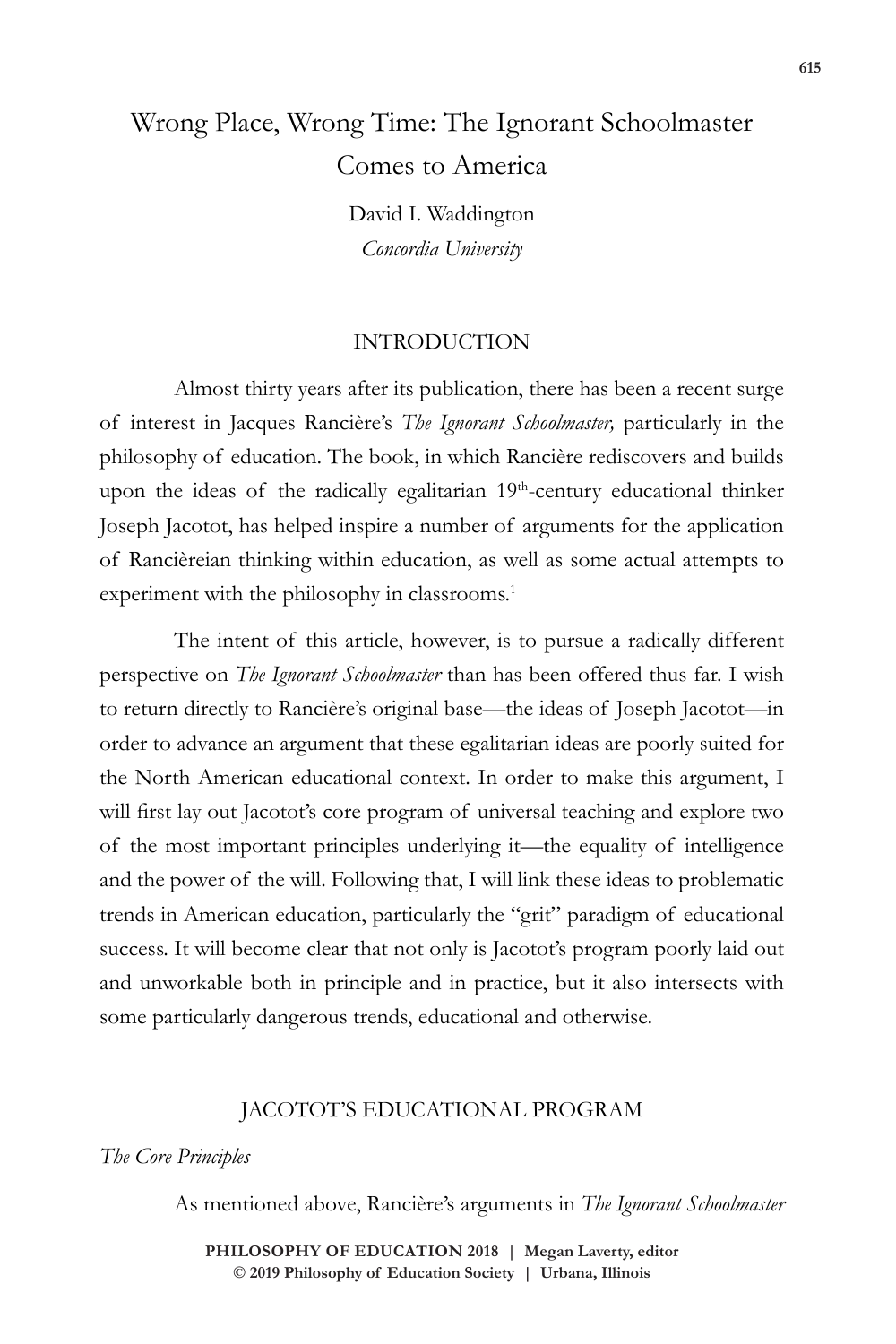are closely linked to Joseph Jacotot's program of universal teaching as laid out in *Enseignement Universelle: Langue Maternelle* and other major works by Jacotot. But what were the core principles of Jacotot's philosophy? One of Jacotot's most succinct statements is found in *Droit et Philosophie Pan*é*castique*, in which he remarks, "The whole method of universal teaching is contained entirely in these words: learn one thing and connect everything else to it, according to this principle: all men have equal intelligence."2

This first part of this statement—learn one thing and connect everything else to it—implies that one must begin by taking some kind of intelligent work (e.g., a book) and learning it very thoroughly. By doing this, Jacotot thinks, one can develop a knowledge base and a competence that can then extend outward to other domains. This extension is somehow possible, Jacotot claims, because there is a core rationality at the heart of any human product that is also at the heart of any other product. Jacotot explains this with the catchphrase "tout est dans tout" [everything is in everything], which he justifies in the following way:

> What the human spirit does in considering an object is what it does again in considering another object. Its procedure is uniform and its nature does not change at all depending on the facts it considers…There are not two ways of looking, of comparing, of seeking. Objects change, but the points of view from which man can study them don't vary at all… we can say: the poet that watches the dawn or the anatomist that dissects a cadaver are both admirers of nature who are studying the same connections. Fénélon who sketches Calypso's cave or Cloquet who is describing an artery are following exactly the same procedure.3

The argument here, Jacotot says, is not that one should learn anatomy [Cloquet] from a work of fiction [Fénélon], but rather that there is a way of seeing that is common across all coherent human works, and by learning to appreciate a given work in some depth, one is better equipped to appreciate other works. Both Fénélon's novel *Telemaque* and Cloquet's anatomy text are products of human intelligence, and this intelligence, Jacotot thinks, is *identical* for all human beings.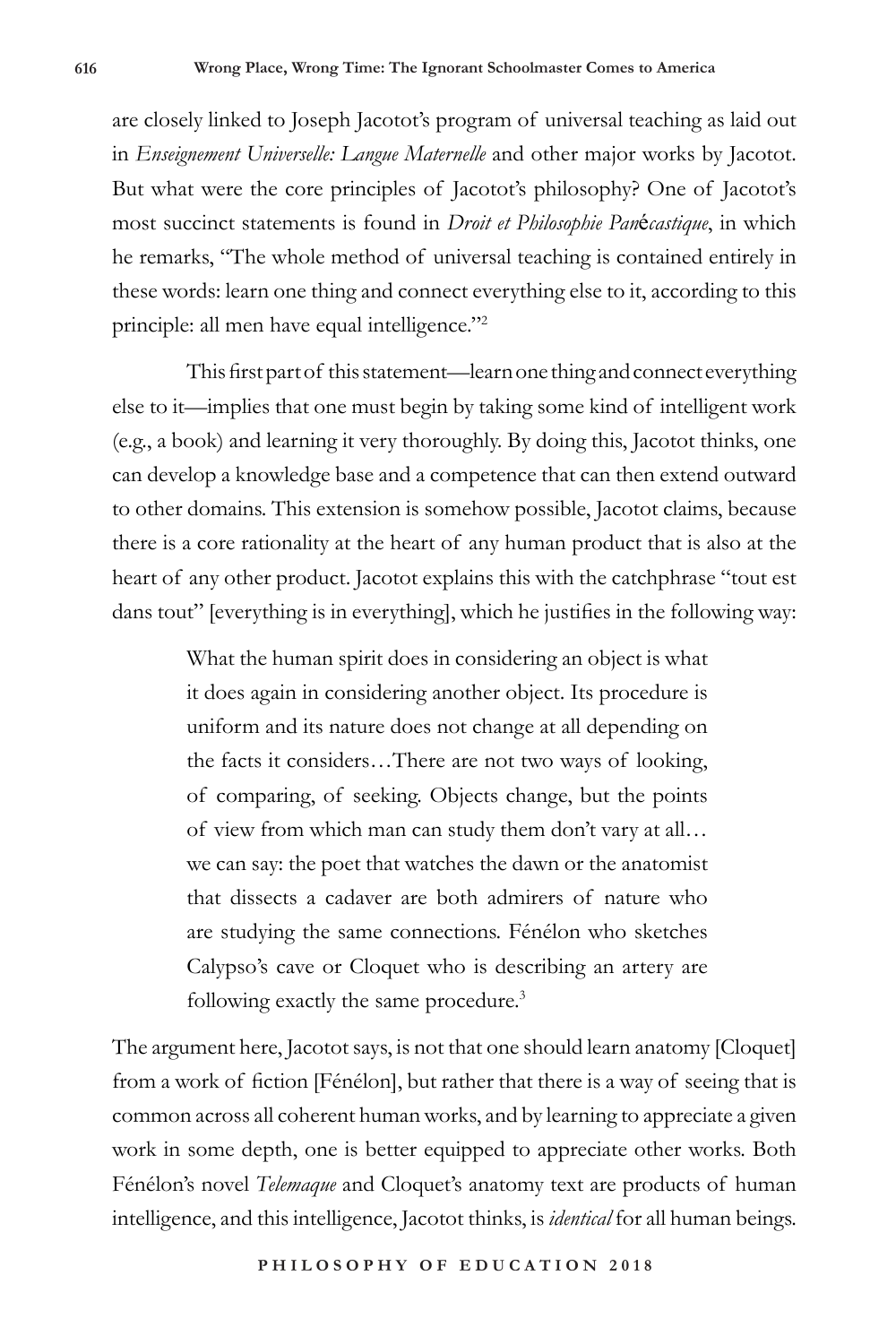Therefore, through understanding how this intelligence manifests in one place (in Fénélon's novel), one is prepared to appreciate the power of that *identical* intelligence elsewhere (in the anatomy textbook).

This brings us to the second part of Jacotot's core principles statement—"all men have equal intelligence"—which is thus closely connected to "learn one thing and connect everything else to it" and is critical to Jacotot's egalitarian approach. However, since we are going to analyze the equality of intelligence in more depth further on, let us bracket it for now and take a more detailed look at what universal teaching actually entailed in practice.

# *Universal Teaching in Practice*

Jacotot's system of universal teaching, which is most clearly laid out in *Langue Maternelle,* assumes very little competence or expertise on the part of the teacher (hence Rancière's title, *The Ignorant Schoolmaster*), although the ability to read appears to be necessary on the part of the teacher. The teacher may use any text—Jacotot uses Fénélon's novel *Télémaque* as an initial curriculum, but he makes it clear repeatedly that any reasonably appealing text will do as a starting point, in accordance with his principle of "learn one thing and connect everything else to it."

The student's first lesson is simply to speak and write the initial line of *Télémaque* ("Calypso could not get over Ulysses' departure.") over and over again until he has it down pat.4 Within this process of repetition and writing, the teaching is supposed to ensure that the student understands all words, syllables, and letters. Jacotot warns that there is no point in talking about overarching principles of language or proceeding from the "building blocks" of syllables—his idea, rather, is to force the student directly into reading and writing. The student, who is assumed to have no prior knowledge of reading and writing, thus simply jumps into the deep end and swims for all he's worth until he starts getting somewhere. The second and third lessons simply add extra lines of *Télémaque*  to be repeated and studied, and the student is to keep this up, says Jacotot, until he is reading well. Once this is done, Jacotot maintains, the student is ready for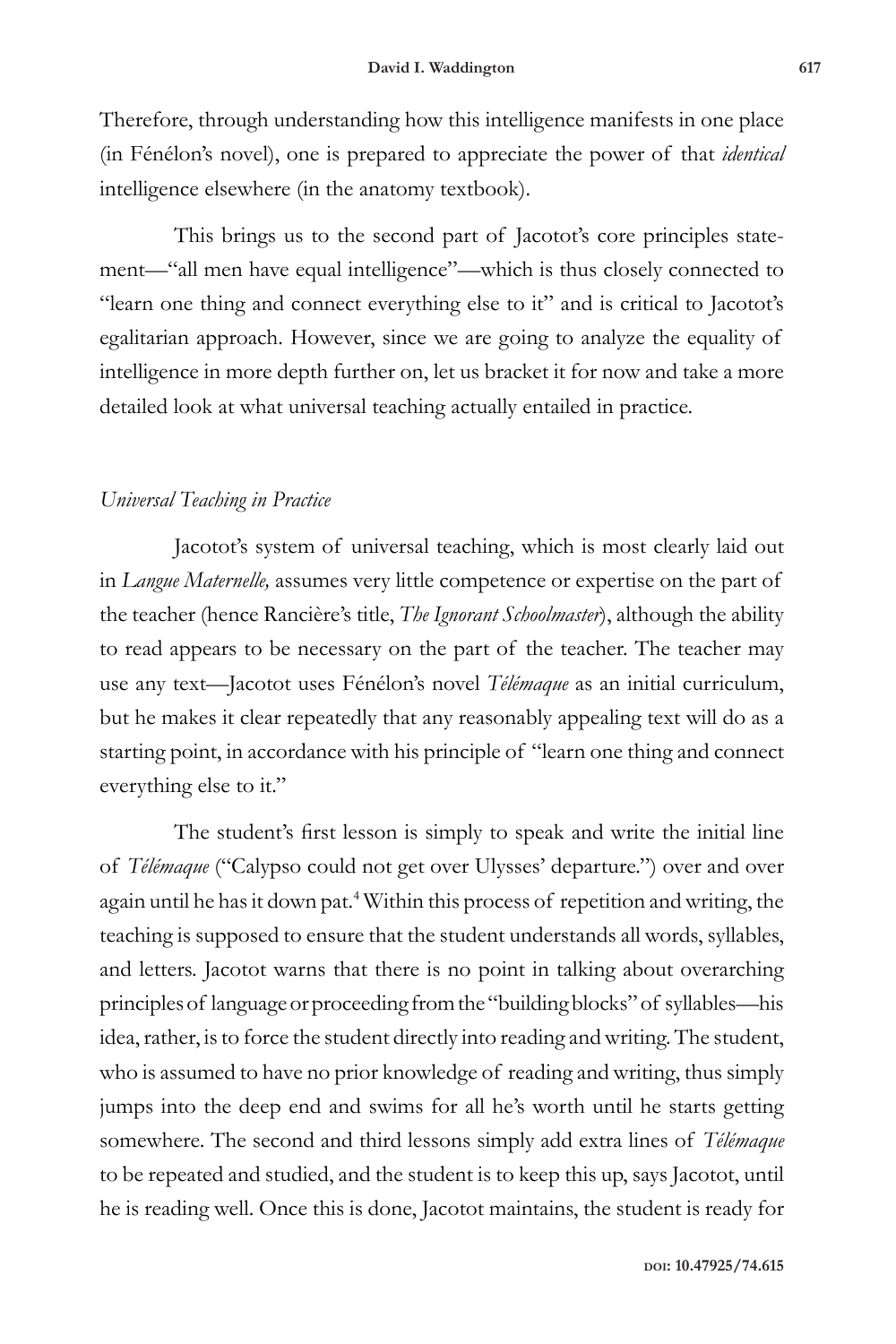the fourth lesson, in which he can begin to analyze the letters and the syllables, coming to understand the underlying principles of grammar. Jacotot comments:

> One must, insofar as it is possible, ask the student, who now knows the words, to pay attention to letters and syllables, as this will be useful for grammar. In "pouvait," a, i indicates the imperfect, and t denotes the presence of the third person singular—the student will understand this, but he must perfectly understand the spelling of this word.<sup>5</sup>

In the fifth lesson, the student learns the spelling of all the words by heart, and starts reading and writing some phrases by himself. Then, in the sixth lesson, once he has gotten through the first couple of pages of *Télémaque,* the teacher is not supposed to worry about reading any more—the students learn the book by heart and practice writing from memory. There are further lessons, but Jacotot maintains that at this point, a critical threshold has been passed: "The student already can read well enough to decode and comprehend any book he likes, linking what he does not yet know to what he already knows."6 He then offers us a concrete example of how the child might be encouraged to make precisely this kind of link on his own:

> I imagine that a child would know the words *hiatus, noctescit, undarum aquis,* and let's say that he asks you what *hiscentibus undis* means. You'll see right away that this is a vague and ill-formed question from a lazy person. Show him the syllables…and ask him which ones he doesn't know? He'll be really embarrassed by the question. Help him if you have to, but mock him a bit, and make sure to explain again so that he doesn't forget it.<sup>7</sup>

Given the implausibility of this scenario, it is not surprising that a contemporary critic of Jacotot's called this particular example "crazy."8 At any rate, from this point on in Jacotot's system, other lessons are offered which are, for the most part, variations on the theme of what has been outlined above. The students are supposed to repeat large sections of *Télémaque* over and over, such that they learn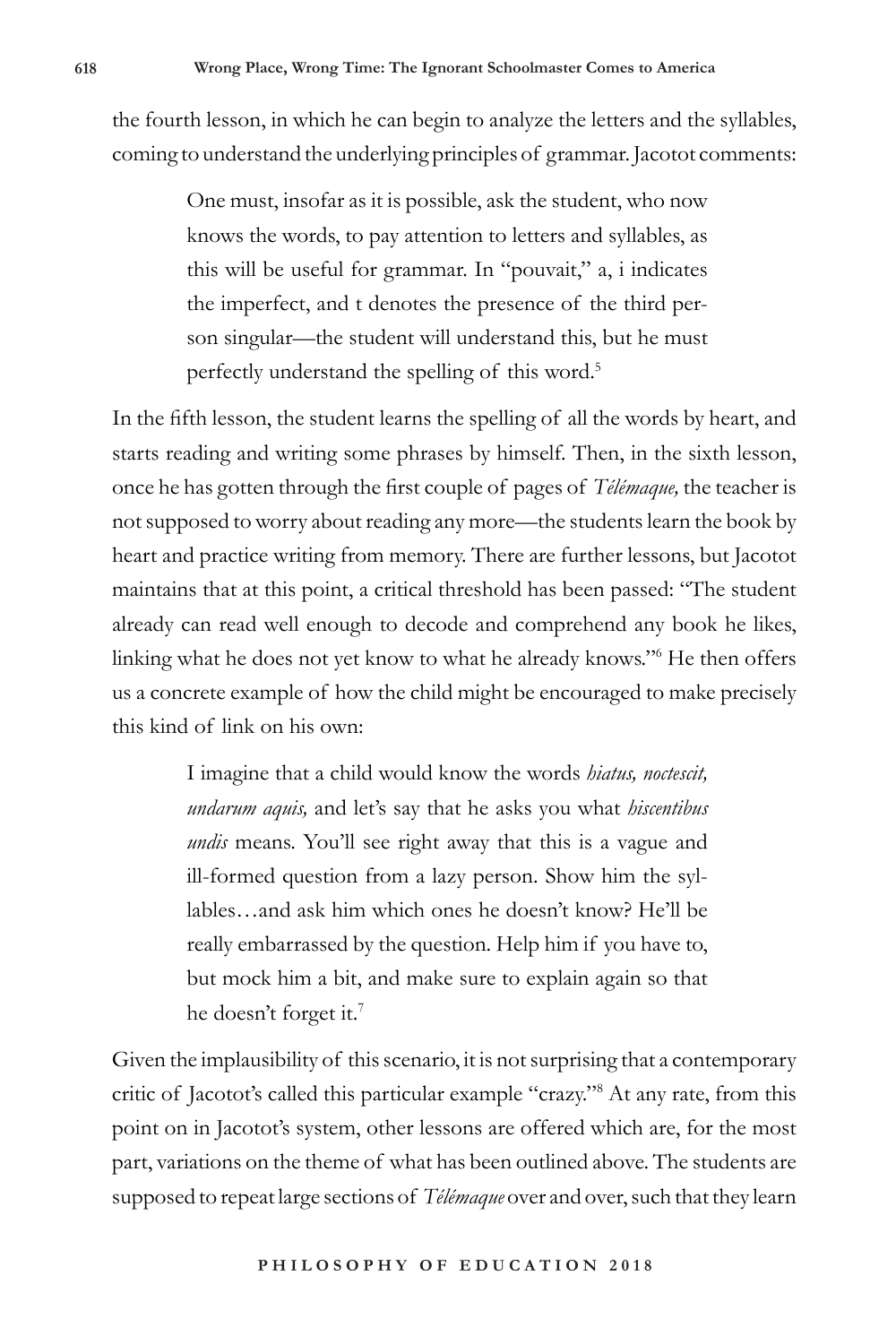much of the novel by heart. At one point, Jacotot notes that although one can't recite the first six chapters of the novel every single day in the school, one can ensure that these chapters are recited by all the students at least twice a week.<sup>9</sup>

Jacotot's system of universal teaching, at least as it is laid out here, does not encourage much optimism. In effect, it's a radical immersion scenario, in which the students are thrown into the task of reading and writing until they (one hopes) master the skill. It does have some notable virtues: its core principles are clear, it requires few resources (any book will do), and it asks little from the teacher beyond the ability to read and a faith in the capacity of the students. However, especially compared to other contemporaneous ideas (e.g., the Lancasterian monitorial system) that are better elaborated and much more plausible, universal teaching inspires skepticism. How is the student supposed to get from Lesson 1, in which he is illiterate, to Lesson 6, in which he is somehow able to export the lessons of a  $19<sup>th</sup>$  century novel to other key texts? How can such a haphazard, faith-based educational effort possibly work?

It is hard for us to imagine that this system ever worked very well. Yet Jacotot clearly had great confidence in the results of his schools, and although he was frustrated by the skeptical reception that universal teaching received, he had faith that eventually, the world would see the light. In the forward to *Langue Maternelle*, he compares himself to Galileo: "Those who don't wish to see will never see. Galileo lent his telescope to everyone: some saw the satellites that the philosopher had discovered; others didn't see the satellites."<sup>10</sup>

For the moment, let us suppose that we are open to seeing the satellites. If so, we must put aside our skepticism and deal with a further question: why did Jacotot think that his system worked? To what did he attribute the apparently spectacular results that the rough and ready system of universal teaching was able to achieve? In the next section, we will see that the answer has to do both with both the equality of intelligence and in Jacotot's belief in the power of the will.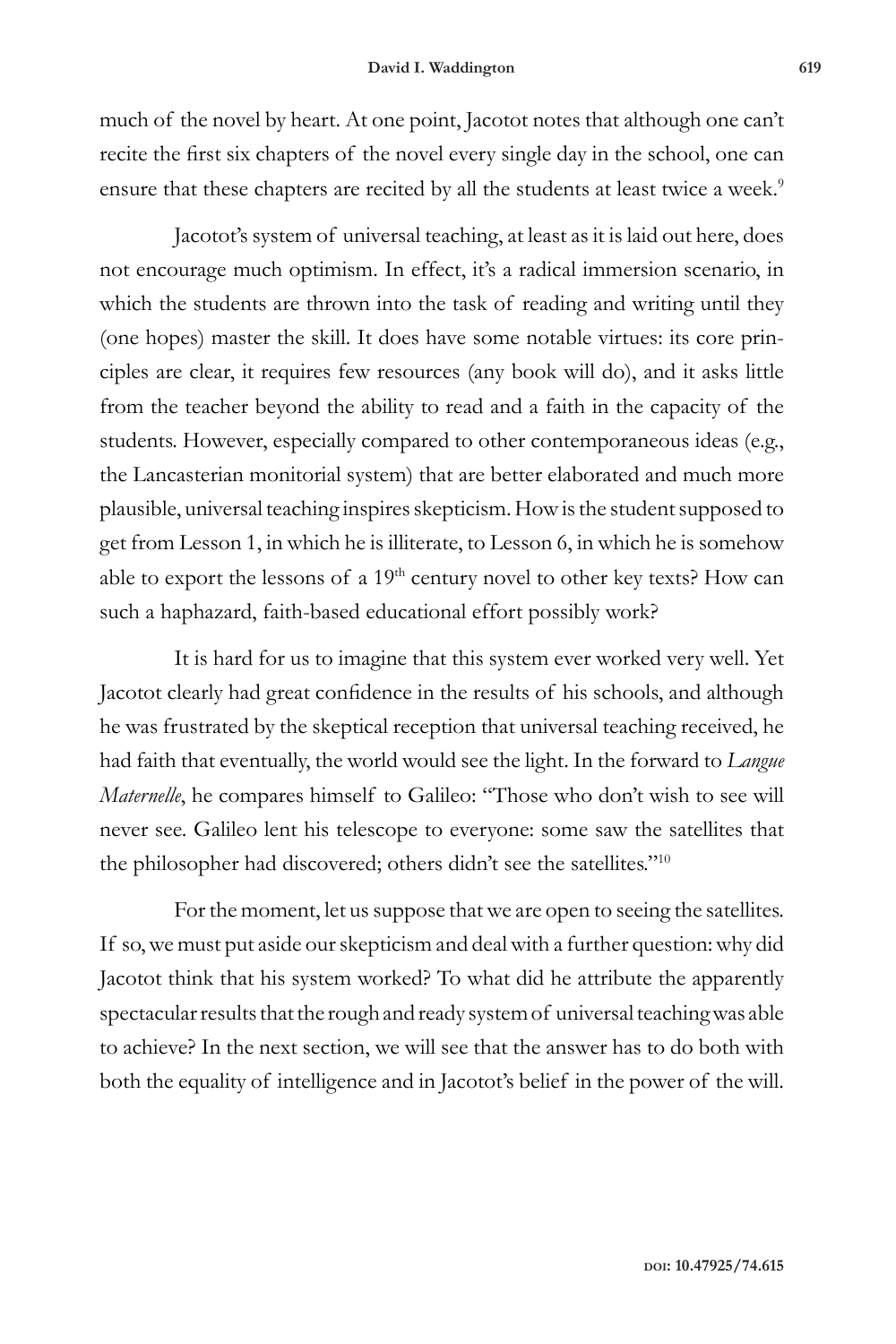# THE EQUALITY OF INTELLIGENCE AND THE POWER OF THE WILL

Jacotot's thesis about the equality of human intelligence is a particularly radical one, and as he points out repeatedly (and often gleefully), it has drawn a lot of critical scorn. This is at least in part due to Jacotot's tendency toward trolling his audience with outrageous statements, but also due to the particularly strong way in which Jacotot maintains this thesis. Not only does Jacotot maintain that intelligence starts out equal, but he also claims that it continues to remain so despite any actions that the person might take. Thus, on this theory, Ta-Nehisi Coates and Donald Trump are perhaps not equally learned, but they are equally intelligent, and if they apply all of their attention to a particular problem (let's say, "Race in America today"), they should be able to achieve the same results eventually.

Jacotot offers several arguments in favor of this radical thesis. He draws a contrast between animal/human and human/human intelligence differences, noting that while human superiority over animals is a natural one, the alleged differences in intelligence between humans are subject to dispute and various kinds of social negotiations.<sup>11</sup> In addition, Jacotot also suggests that the concept of intelligence commits the fallacy of defining an effect as its own cause. Just as "opium puts you to sleep because it has a dormative property," adds nothing to our knowledge, the same holds true for "Josh performs more effectively than Bill because he is more intelligent." "Intelligence," in Jacotot's view, is simply a fact (differences in performance) masquerading as an explanation.

A number of other objections to the equality of intelligence thesis are tackled in *Enseignement Universel: Langue* Étrangère*.* Jacotot notes that an opponent might point out that natural objects (plants, animals) show differences between them, so it might seem as though human intelligence should do so as well.12 Furthermore, the opponent might also point out things in nature appear to grow and change over time, so why shouldn't intelligences also do this? Jacotot dismisses this reasoning on the basis that intelligence is not a natural, material thing, but rather an immaterial one, and one cannot apply the rules of the material realm to that of the immaterial. He mocks the opponent with an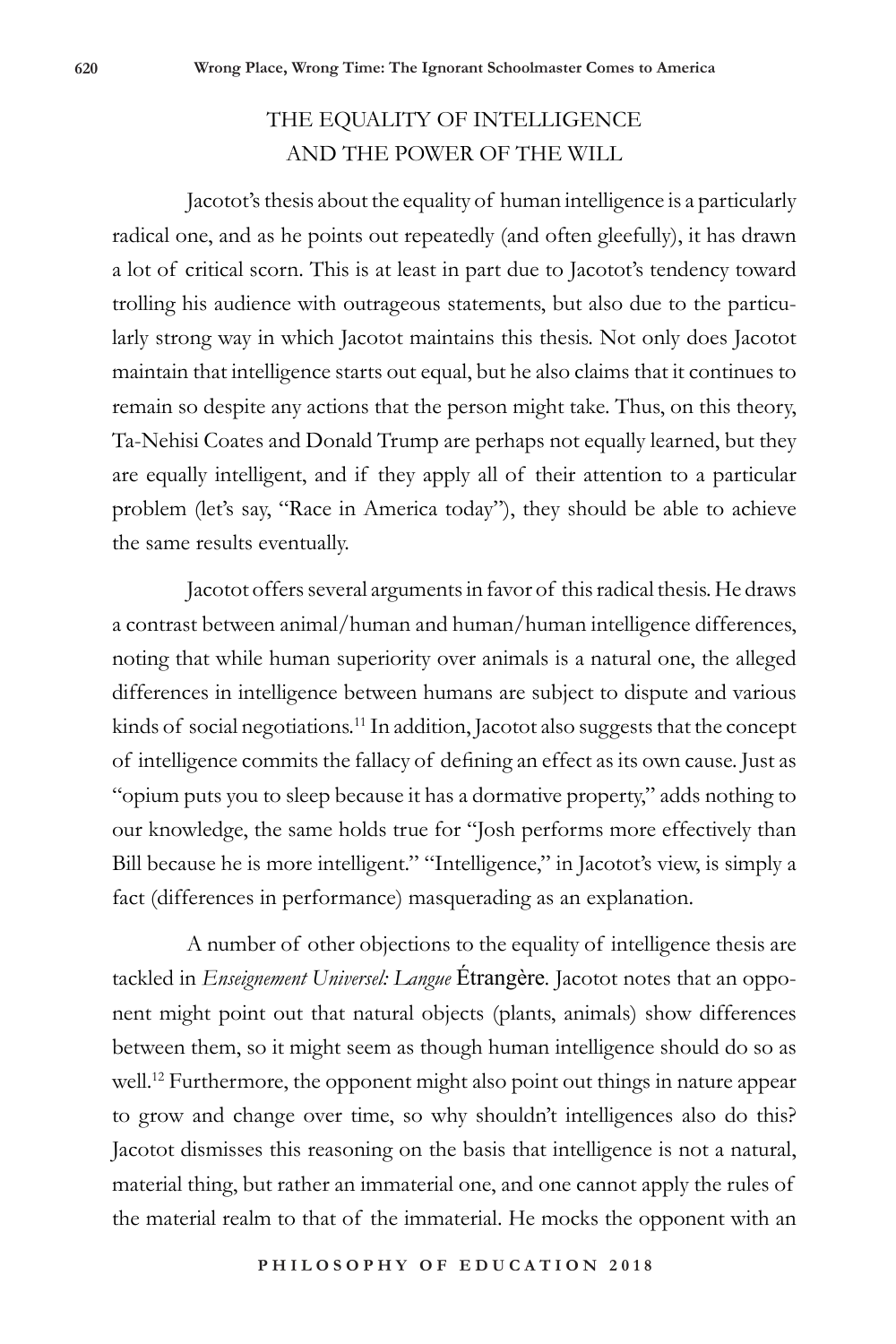appeal to the changelessness of the soul:

Everything is born, develops, grows and dies, and therefore the soul must be born, develop, grow, and die. The absurdity of this is too obvious … But when we end up in these kinds of discussion, it's clear that we're getting into a thick fog. Let your adversary blunder about alone in the fog—let's come back to Universal Teaching, which is to say, looking at the facts.13

This brings us back to what we might call Jacotot's pragmatic argument for the equality of intelligence. Jacotot firmly believes that universal teaching can work for everyone, that it does in fact work for most people, and that the reason that it does so is because everyone has an equal intelligence. Thus, for Jacotot, the practical success of the system of universal teaching is a kind of ongoing vindication of his theory about the equality of intelligence.

The arguments that Jacotot presents for equality of intelligence are a mixed bag at best, but let us grant his point for the sake of argument. This does not solve all of Jacotot's difficulties, since even if we grant equality of intelligence, he still has to explain differences in performance somehow. How does one explain the differences between Donald Trump and Ta-Nehisi Coates? Or, to use Jacotot's own examples, why can't we all think like Descartes and write poetry like Racine?

Jacotot has a consistent answer to this: it is all about the will. In the case of people who are seen as geniuses, they are simply people who are more attentive and more persistent in their investigations. Jacotot argues that a discovery is simply a long process of trial and error, and the people who succeed in making difficult discoveries are the people who have patiently and valiantly persisted in this process longer.14 Jacotot comments:

> [One says,] "Racine is a genius." For us, this means that Racine wrote excellent plays. What is the cause of his superiority over everyone else? We don't say it is his genius; this simply goes in a vicious circle. We don't know the cause of this fact; we simply believe (according to our own experience) that *one*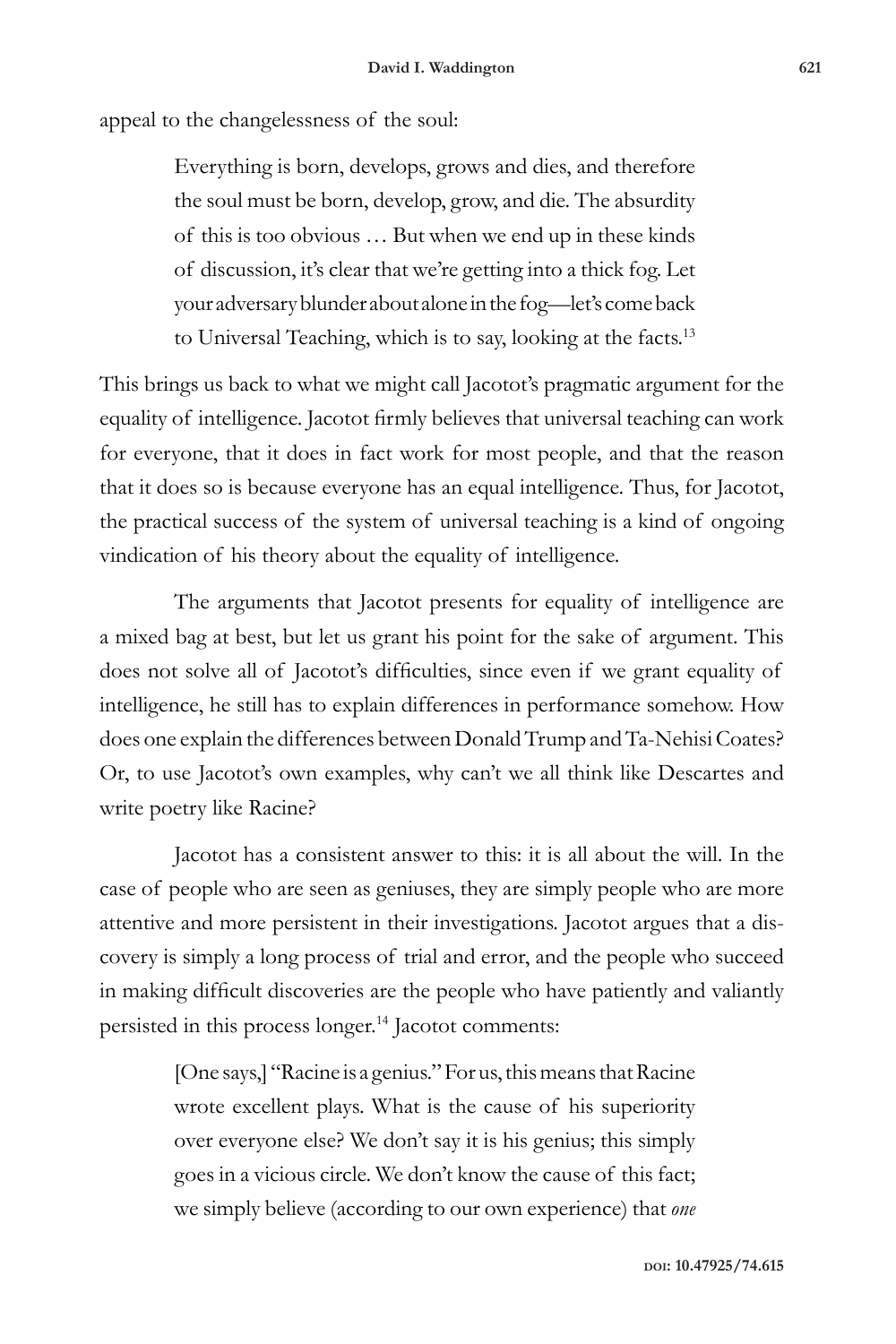*has to be attentive to learn*, and that *one must learn to know*, and *one must know in order to do* … It's probable that for others, as for ourselves, the fact of attention is the first, foremost, and indispensable cause of the facts we call genius.15

Thus, the power to be a genius is within us all—we simply must use our attention and turn our will to the task at hand. We will be able to learn whatever we wish and create marvelous things.

Let us return to the question that ended the previous section: to what did Jacotot attribute the power of universal teaching? We now see: equality of intelligence is the gateway to knowledge, and the power of one's will is the key that opens the gate. Since we all have equal intelligence, mastering what has been mastered previously is simply a matter of determining that one will do it, and once one has done this, everything becomes possible, since *tout est dans tout*. Not surprisingly, this implies that it is important to have high expectations for all students, and Jacotot expounds on this point with great enthusiasm:

> I have told you that I believe that all men have an equal intelligence; I'll tell you right now about the utility of this maxim and the danger of the opposite in education. For the sake of a few children for whom you flatter their pride, you sacrifice a thousand who are just as good. I've always seen that success is linked to attention in our schools. Never has an attentive young man been shown to be incapable. No experience has ever disproven this constant fact. Success is a fact always accompanied by the fact of attention. Check, and if your experience demonstrates the contrary, hold onto your experience, and I'll believe in my own. It's on this fact that the method and all of its exercises are founded—I demand everything and everything is possible as long as attention isn't lacking.16

This was a revolutionary view. The old order had been overthrown, and people like Jacotot believed that the oppression and waste of human potential associated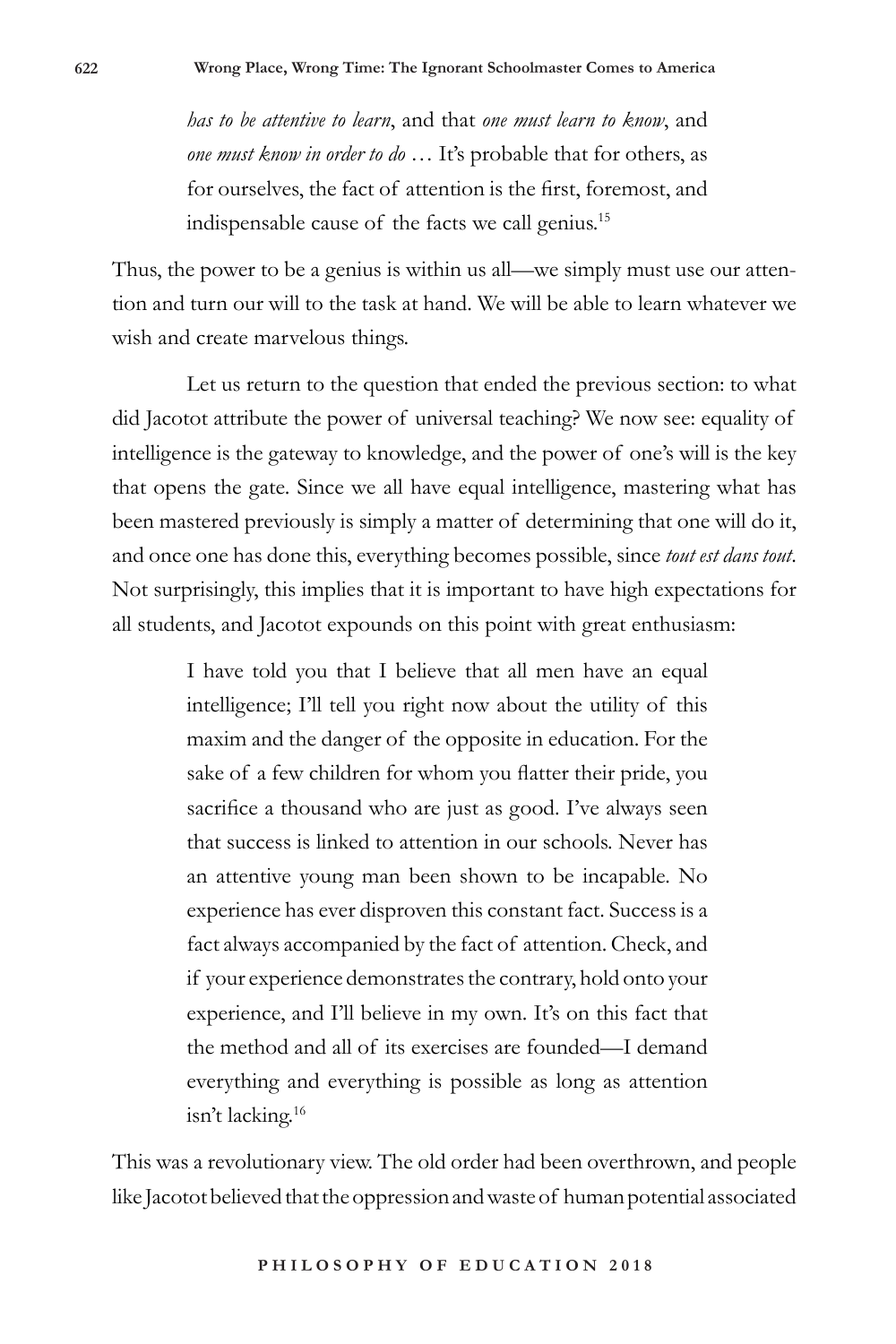with that order could finally be ended. And universal teaching, by throwing out the stultifying educational schemes that had propped up the old regime, could unlock a vast reserve of power that had lain dormant until now by having faith in the untapped will and intelligence of all human beings.

## A FAILURE OF WILL

We have seen that a belief in the equality of intelligence and the power of the will are cornerstones of Jacotot's educational thinking. So what is the task of the teacher under universal teaching? Since intelligence is a constant, the only variable available is the student's will. If the student fails at a particular task, there is no explanation other than his pathetic lack of effort. Conversely, success is simply a matter of the student rallying their will to the task, whatever the task may be. The teacher's job is to inspire the student to greater effort and gently shame him for his failures—the students need to know that it's a "Qui veut, peut" [Whoever wants to, can] world out there where they have to fight for what they want to learn.

There is something very American about this point of view. As Barbara Ehrenreich has documented in *Brightsided*, America has had a long love affair with the power of hard work and a positive attitude to overcome obstacles.<sup>17</sup> In the crudest version of the American dream, success is simply a matter of working hard, wanting it enough, and having a world-beating attitude. When one combines this with America's pervasive anti-intellectualism, one can see that a view with some similarities to Jacotot's would find fertile ground amongst the American right. If one softens the belief in the equality of intelligence and substitutes a belief that intelligence is secondary to the power of the will, we have a view that would be right at home in the Bush White House, which, after all, coined the phrase, "the soft bigotry of low expectations."18

A will-centric view is also popular amongst a certain group of American psychologists and charter school enthusiasts who emphasize the value of grit in education. What separates the sheep from the goats, they claim, is how "gritty" you are—how resilient you are in the face of adversity and how passionate you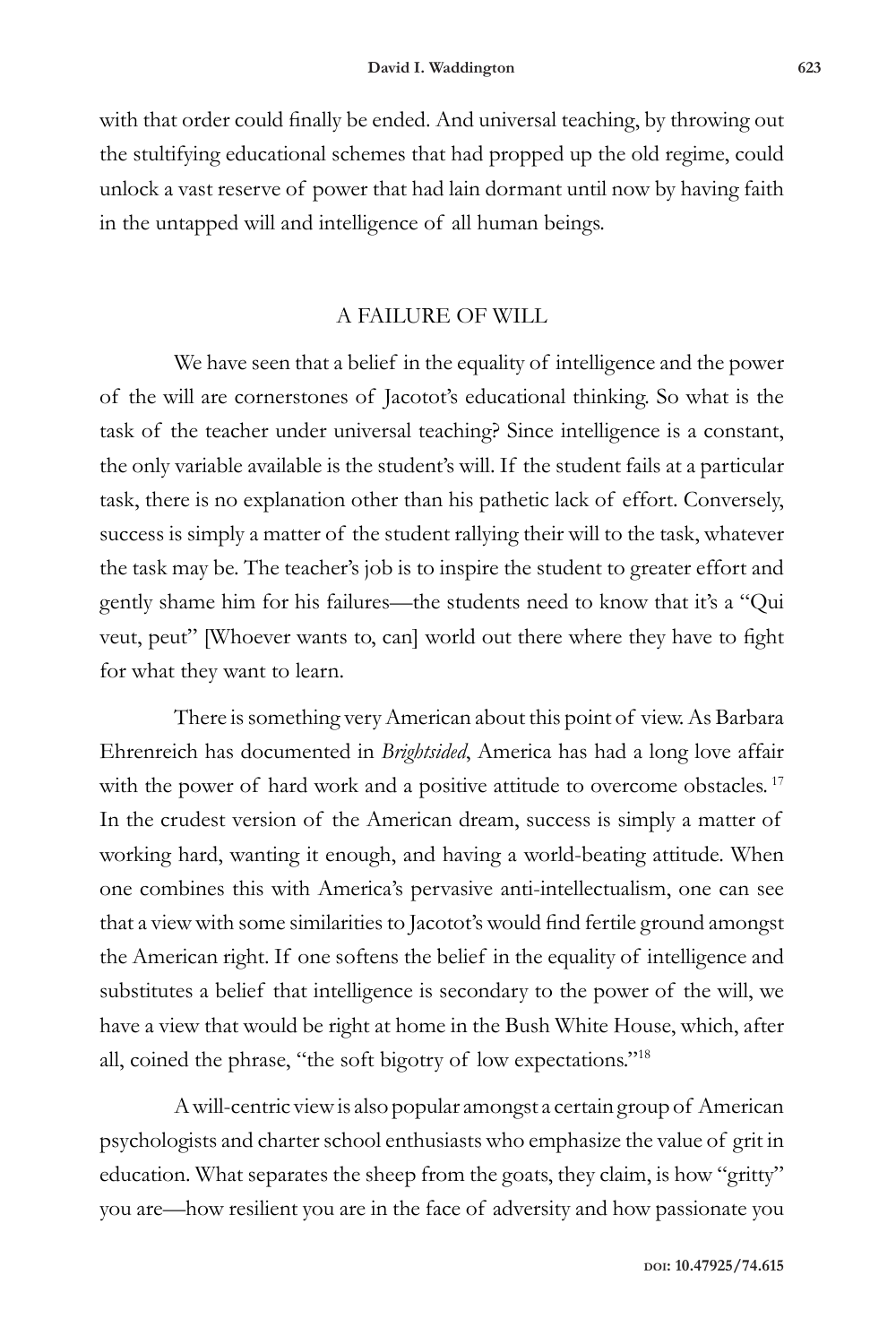are in your interests. The gritty, willful ones tend to succeed, while the weak of will fall short. From an educational standpoint, then, the key is to develop the non-cognitive skill set involved in being gritty. On this point, Farrington et al. note that there are several key ingredients in academic performance:

> 1. Academic mindsets—"I belong in this academic community," "My ability and competence grow with my effort," "I can succeed at this," "This work has value for me."

Which leads to …

2. Academic perseverance—grit, delayed gratificiation, self-discipline, self-control.

Which leads to …

3. Academic behaviors—going to class, doing homework, studying.<sup>19</sup>

According to this school of thought, academic behaviors are the critical predictors of success, and academic perseverance and academic mindsets are the critical determinants of academic behaviors. Jacotot would have agreed entirely, although he would have added the radical addition that intelligence made no difference at all to the success equation.

Now, this entire line of argument, which compares Jacotot to a line of contemporary American educational thinking, may strike some readers as strange. This is not, after all the version of Jacotot that one gets from Rancière—there is considerable ideological distance between, say, Rancière in *Hatred of Democracy* and Angela Duckworth's TED talk about grit. Clearly, Rancière does not exactly embrace what we might call the "Qui veut, peut" ["Whoever wants to, can"] interpretation that some might place on Jacotot's ideas, and he is careful to emphasize this in *The Ignorant Schoolmaster*, where he writes:

> Universal teaching is not the key to success granted to the enterprising who explore the prodigious powers of the will. Nothing could be more opposed to the thought of emanci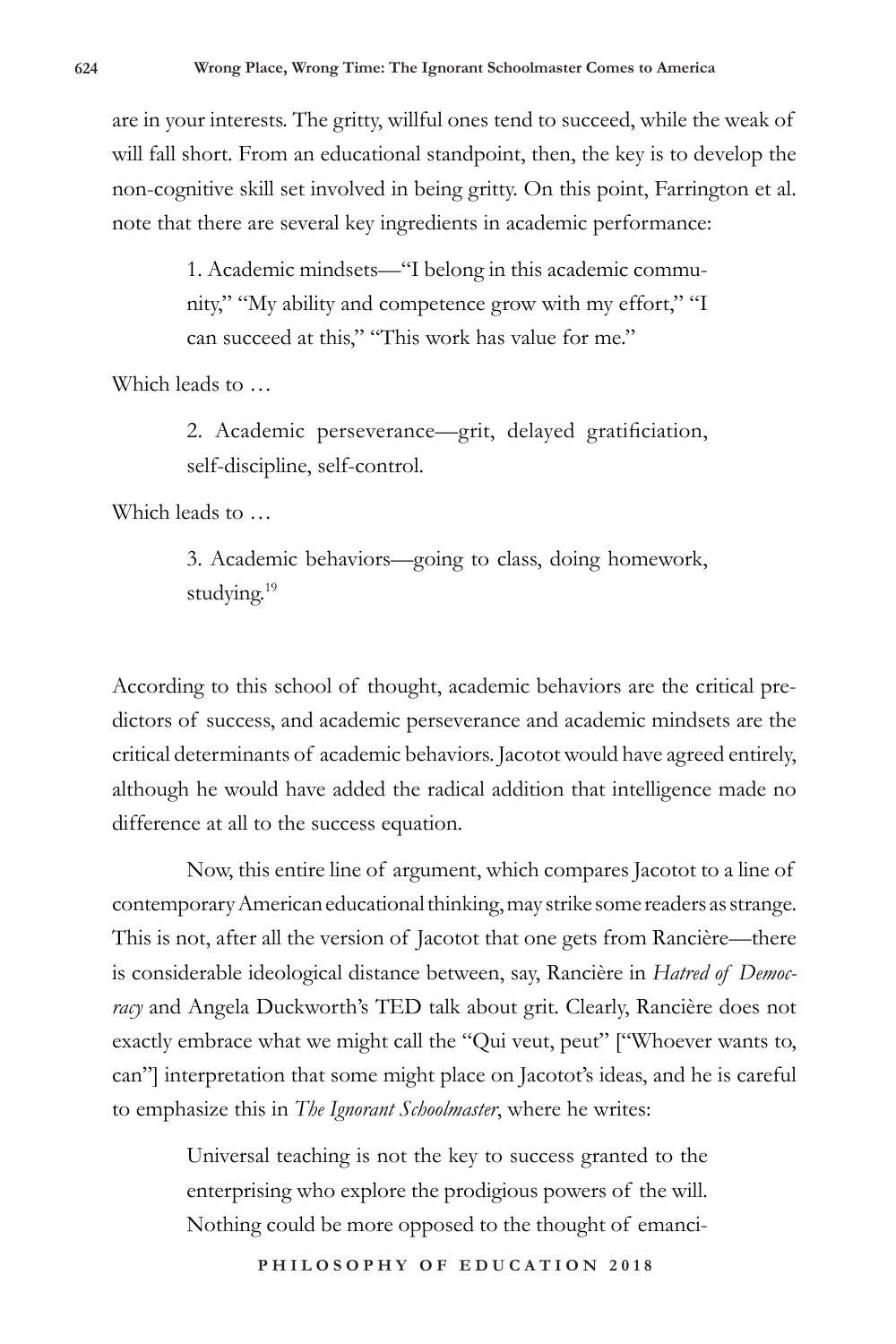pation than that advertising slogan. And the Founder became irritated when disciplines opened their school under the slogan, "Whoever wanted is able to." [Qui veut, peut] The only slogan that had value was "The equality of intelligence."<sup>20</sup>

The problem with Rancière's gloss here, however, is that it does not seem to be true. Consider Jacotot's remarks in *Mélanges Posthumes:* "We say in universal teaching: 'Qui veut, peut.' ['Whoever wants to, can.']"21 This remark is followed up with a defence of "qui veut, peut," ("Some say it is a criminal's motto, but we say ... "), so Jacotot clearly means it seriously.<sup>22</sup> Furthermore, this fits with what Jacotot says elsewhere; in *Langue Maternelle*, which is the ur-text of the universal teaching movement, he quotes with approval the maxim "Labor improbus omnia vincit," [Labor conquers all] and at countless other junctures, he vaunts the amazing possibilities that are unleashed if only students can conquer their laziness and exert their will and attention more fully.23

Despite this emphasis on the power of the will, one cannot deny that Jacotot's philosophy is strongly egalitarian, and once in the hands of Rancière, it becomes even more so, and it is to some degree scrubbed of the elements (the emphasis on the will, weak arguments for the equality of intelligence, an obscure method of teaching) that don't fit Rancière's narrative especially well. But while Jacotot's philosophy may be egalitarian, it also has a streak of hucksterism about it. His grandiose and largely unverified claims of success, his ranting against the establishment, his comparisons of his own ideas to Galileo's, and, above all, his claim that if you just try hard enough and believe hard enough, you will achieve success—these are all of the hallmarks of the huckster. And as we have seen from recent events, in which a seller of iffy mail-order steaks was elected President, there's no place that loves hucksters like America.

### LETHAL MUTATIONS?

Jacotot's works, and Ranciere's *Ignorant Schoolmaster,* were written at least partly to address a particular problem: the stultifying and oppressive effects of the French educational system. Even today, France is a fairly stultified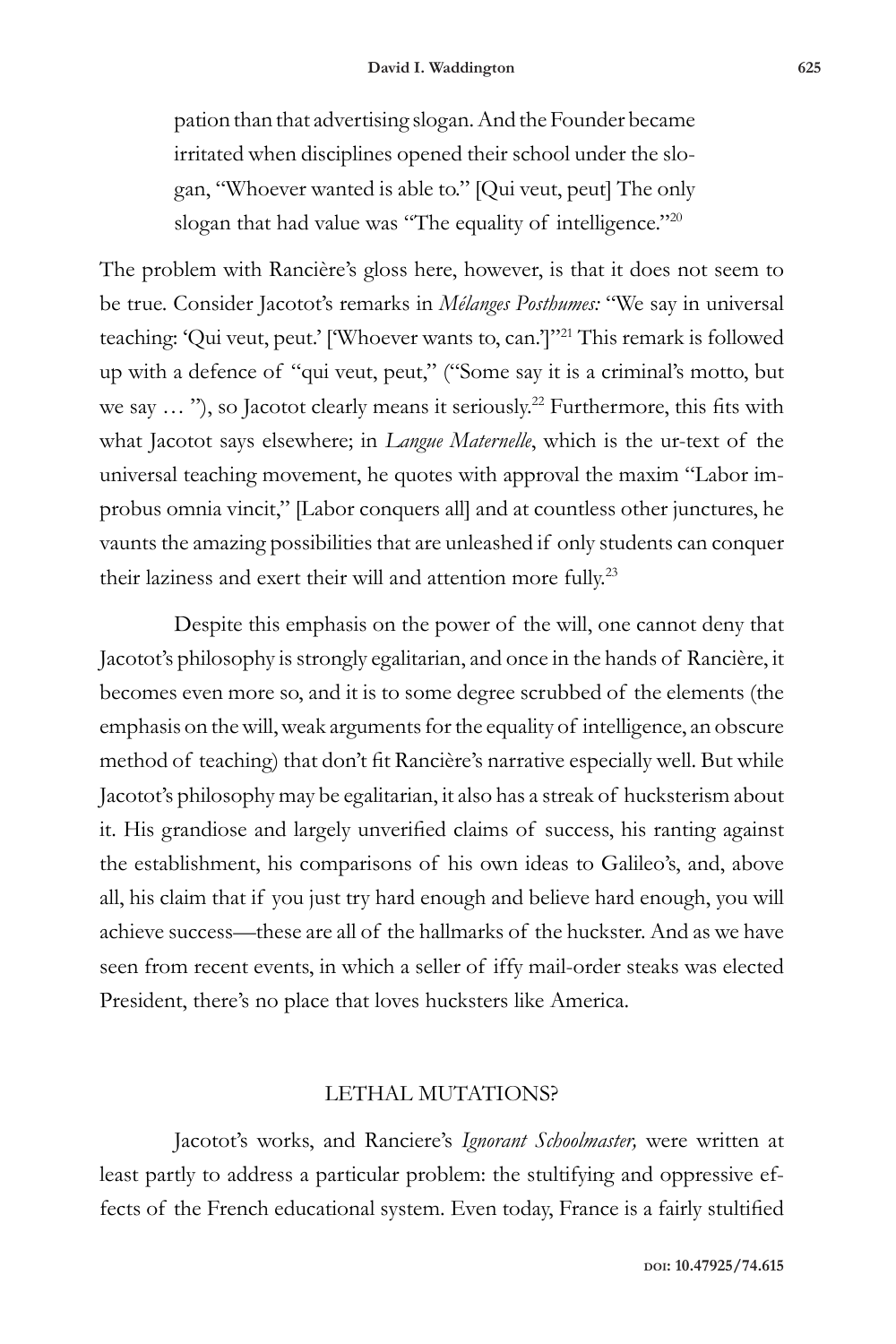place, at least educationally speaking. French K-12 schools are traditional in their orientation, the higher education system is stratified, and intellectuals are sought after on television to hand down their opinions from on high. Rancière wrote *The Ignorant Schoolmaster* in a context in which certain actors were trying to preserve the stultifying characteristics of schools, $24$  and one has considerable sympathy for Rancière's efforts in this regard as well as for Jacotot's efforts to give people the power and the confidence to teach themselves. Proceeding on the assumption of equality of intelligence, as both Jacotot and Rancière want us to do, might well have had salutary effects in their respective contexts.

But what happens when we try to export these ideas? In the United States in particular, Jacotot's core principles intersect with a society that, unlike contemporary France, (a) has made anti-intellectualism a key component of a widely held political position (i.e., Trumpism), (b) treats teachers with contempt and pays and educates them relatively poorly, (c) has a widespread folk belief that a strong and energetic will counts for far more than intelligence, and (d) is currently developing a strand of educational theory (grit, academic mindsets) that intersects worrisomely with (a), (b), and (c).

Edward Haertel uses the term "lethal mutation" to describe the phenomenon in which a beneficial classroom practice becomes harmful through a small change in how it is practiced.<sup>25</sup> Were a Rancièreian/Jacototian approach to become more popular in North America, the context is, in my view, highly favorable for numerous lethal mutations. The pervasive anti-intellectualism of North America, its recent interest in what one might call a "will-based" educational theory, and its already poor opinion of teachers, all make the North American classroom a poor test bed for Jacotot's revolutionary thinking. Living in the shadow cast by the ascendant grit paradigm of educational success, one does not have to work too hard to envision what some of the most worrisome mutations would look like.

Of course, perhaps this is just more low-energy negative thinking from a card-carrying stultifier. Rejoinders spring up easily: one could point out that North America is a long way from implementing any Jacototian educational principles and that this "lethal mutation" suggestion is entirely speculative. One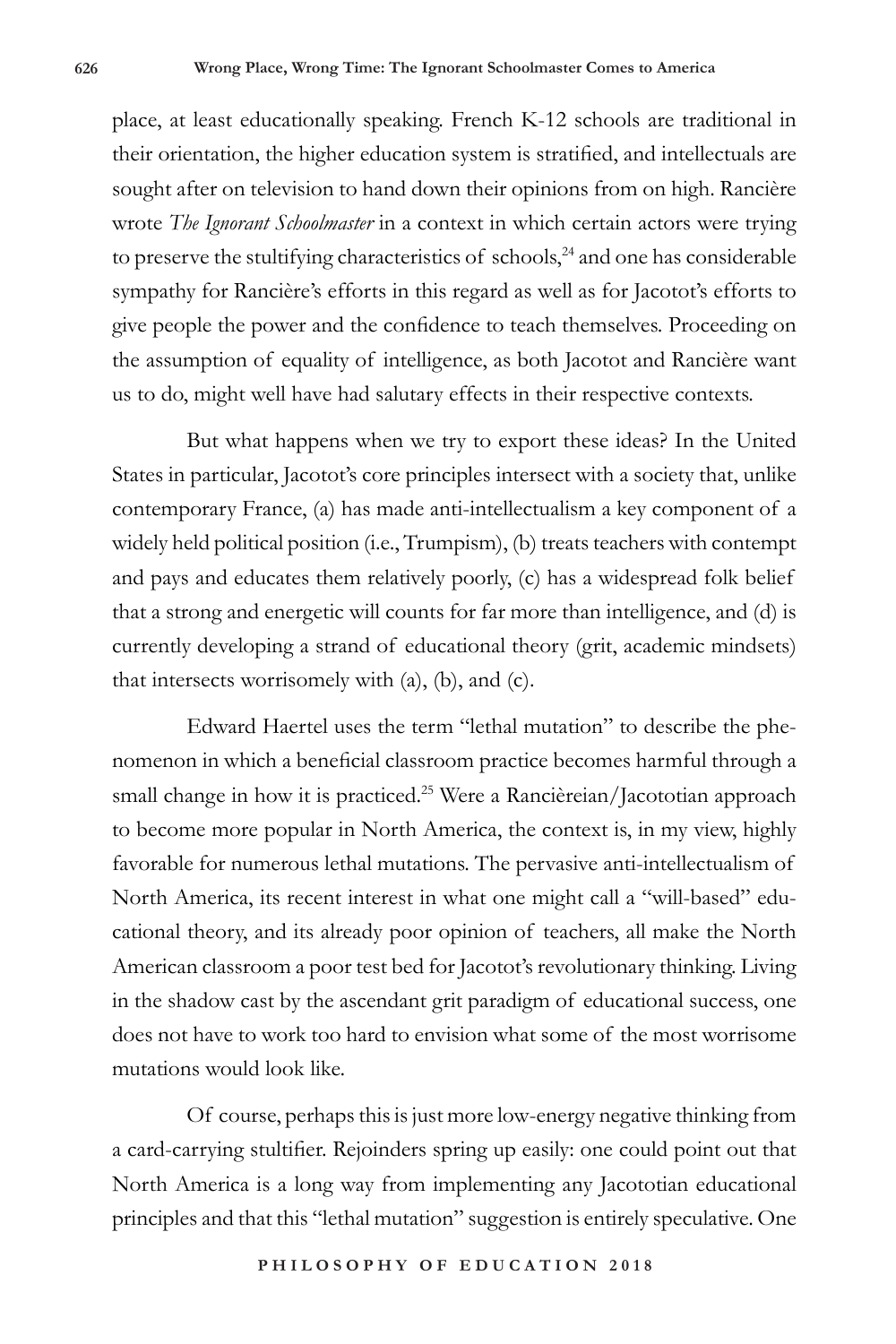could suggest that I pay too much attention to the letter of Jacotot's ideas and not the spirit of them. One could say that rather than tackling Rancière directly, I am trying to undermine him indirectly through Jacotot's weakest arguments. But perhaps I will leave the final rejoinder to Jacotot himself:

> And so, my dear students, that's what I've got to say on this subject. Don't waste your time with these useless discussions. If someone asks you mockingly, "Do you believe in the equality of intelligence?" you can respond (without laughing, if possible); "Well, sir, I believed it until now, but that was before I met *you.26*

3 Joseph Jacotot, *Enseignement Universel: Langue Étrangère* (Paris: H.V. Jacotot, 1852), 197-198.

4 Joseph Jacotot, *Enseignement Universel: Langue Maternelle* (Louvain: H. Depauw, 1827), 1.

5 Ibid., 4.

<sup>1</sup> Cf. Gert Biesta, "Learner, Student, Speaker: Why it matters how we call those we teach," *Educational Philosophy and Theory* 42, nos. 5-6 (2010): 540-552; Claudia Ruitenberg, "What if Democracy Really Matters," *Journal of Educational Controversy*  3, no. 1, Article 11 (2008); Lorraine Otoide & Steve Alsop, "Moments with Jacques Rancière: Sketches from a Lived Pedagogical Experiment in an Elementary Science Classroom," *Canadian Journal of Science, Mathematics, and Technology Education* 15, no. 3 (2015): 234-247.

<sup>2</sup> Joseph Jacotot, *Droit et Philosophie Panécastique* (Paris: H.V. Jacotot, 1852), 4. All direct quotes from Jacotot are translated by the author.

<sup>6</sup> Ibid., 10.

<sup>7</sup> Ibid., 10.

<sup>8 &</sup>quot;Enseignment Universel: Langue Maternelle," *Courrier de la Meuse*, August 9, 1823. 9 Jacotot, *Langue Maternelle*, 11.

<sup>10</sup> Ibid., xii.

<sup>11</sup> Jacotot, *Langue Étrangère,* 83.

<sup>12</sup> Ibid., 170.

<sup>13</sup> Ibid., 170-171.

<sup>14</sup> Ibid., 232-233.

<sup>15</sup> Ibid., 233-234.

<sup>16</sup> Ibid., 240.

<sup>17</sup> Barbara Ehrenreich, *Brightsided* (New York: Henry Holt, 2009), 8.

<sup>18</sup> George W. Bush, "Speech at the NAACP's 91st Annual Convention" (2000),